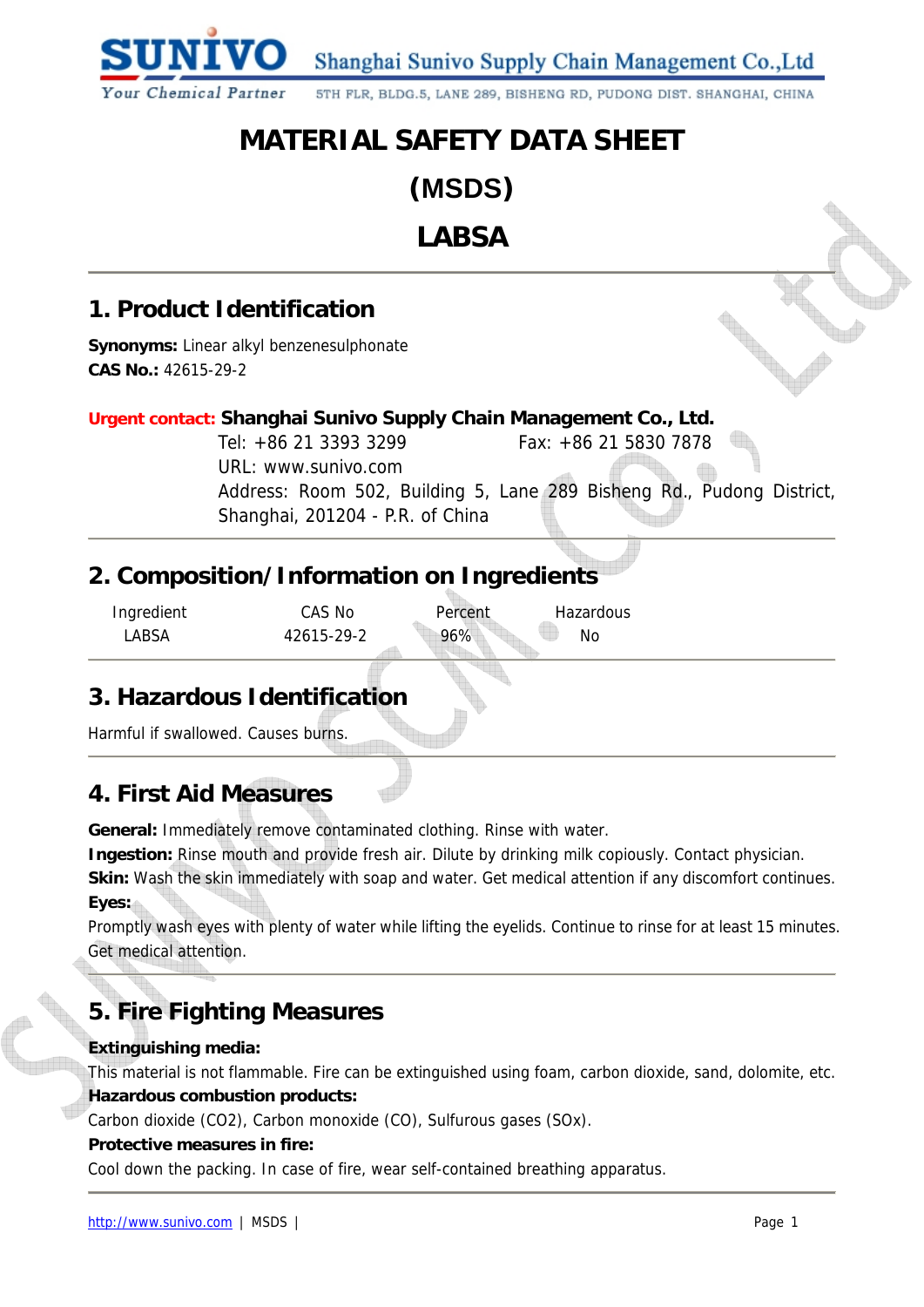

5TH FLR, BLDG.5, LANE 289, BISHENG RD, PUDONG DIST. SHANGHAI, CHINA

## **6. Accidental Release Measures**

Personal precaution: Hand and eye protection. Spilled product gives a slippery surface.

#### **Precautions to protect**

**Environment:** Do not discharge product into natural waters without pretreatment.

## **Spill cleanup methods:**

Contain with absorbent material and dispose. Flush area with water for smaller spills.

# **7. Handling and Storage**

**Usage precautions:** Avoid spills. Avoid skin and eye contact.

## **Storage precautions:**

Keep containers tightly closed. Store at moderate temperatures. Store above 50°C will give darker colour.

## **8. Exposure Controls/Personal Protection**

## **Protective equipment:**

Protective gloves should be used if there is a risk of direct contact or splash.

## **Eye protection:**

Wear approved chemical safety goggles where eye exposure is reasonably probable.

# **9. Physical and Chemical Properties**

**Appearance:** Brown, viscous liquid with a penetrating odour.

Viscosity at 60°C ca. 200 cps. Viscosity at 20°C ca. 2000 cps. S.G. at 20°C 1.03 g/ml Mol. Weight  $322 + 2$ Neutralization # 179 mg KOH/g sulphonic acid Flash point (°C) >90° (DIN 51758) pH (1% solution) ca. 1.5

# **10. Stability and Reactivity**

**Reactivity:** Reacts with alkalis and generates heat. **Hazardous decomp. products:** No hazardous decomposition products.

# **11. Toxicological Information**

## **Health warnings:**

This chemical may cause skin/eye irritation and burns (corrosive). Gas or vapour may irritate respiratory system. Harmful if swallowed.

# **12. Ecological Information**